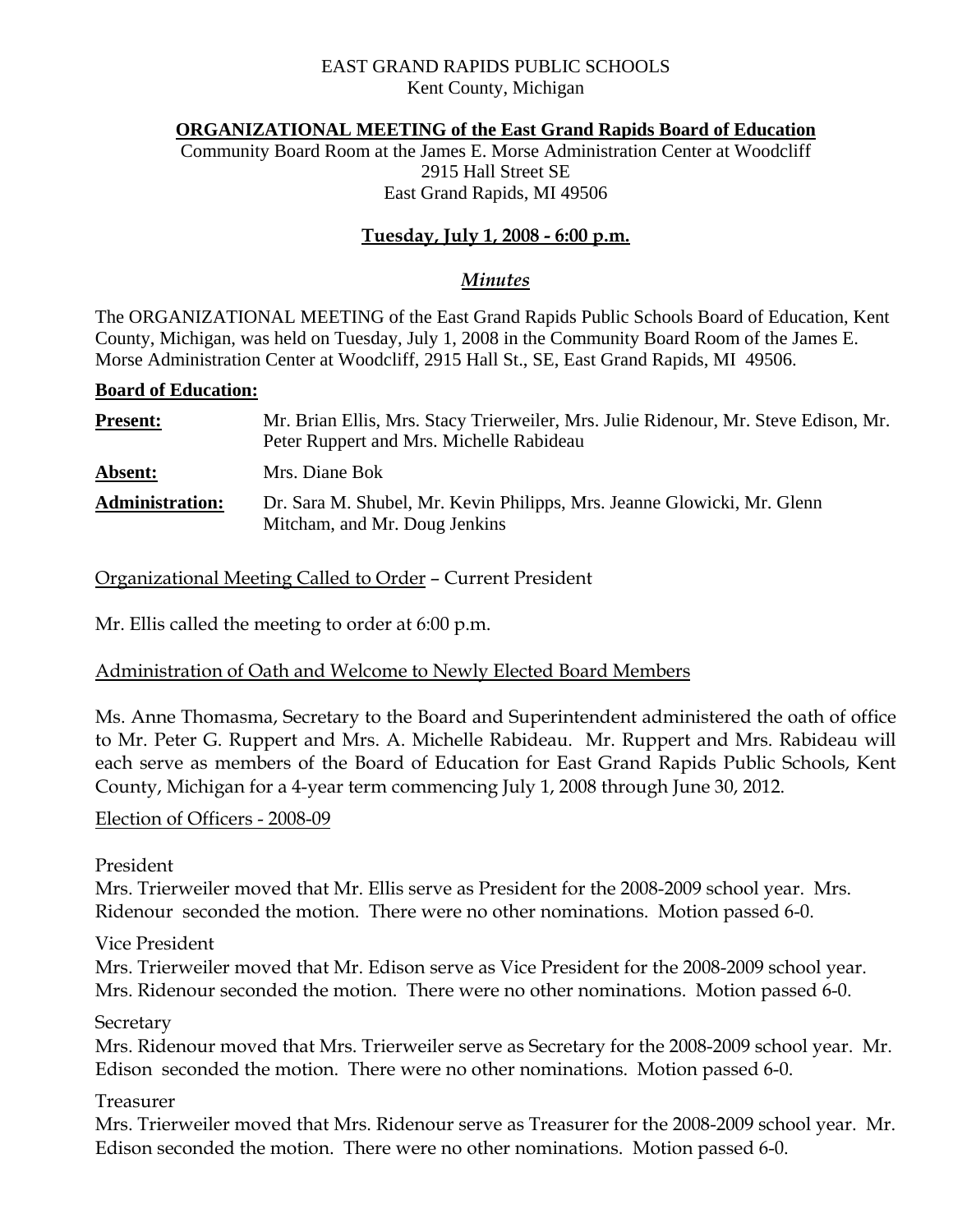Acknowledgment of Guests – Mr. Ellis acknowledged Mrs. Rabideau's husband Chris, and her sons Jacob and Josh who are here this evening.

Public Comments - None

## Communications to and from the Board

Mr. Ellis announced that there is an addendum of four additional items under "Other Action Items" to the agenda, items #30a, #30b, #30c, and #30d. Also Item #29 is being deleted from the agenda.

Board Secretary, Mrs. Trierweiler, reported that the Board received a thank you card from Board member Mr. Camp for the pen, clock, certificate and book for his 8 years of service on the Board.

## *Discussion Items:*

Michigan Law on Conflict of Interest (PA 317 of 1968 and PA 145 of 1997)

Dr. Shubel explained to the Board that if a board member has an issue that is a conflict of interest, the member must notify the board seven days prior to a vote on that issue or the vote must be postponed. This holds for any agenda item for vote throughout the year.

Student Use of Electronic Communication Devices Policy #8320 Update – Mr. Glenn Mitcham (Enclosure #8)

Dr. Shubel introduced Mr. Mitcham who gave an update on the policy. The policy was approved in November of 2007 and implementation began the first day of the second semester of the 2007- 08 school year. He reviewed the consequences for infractions and the number of infractions since implementation. He stated that there has been positive feedback from staff and parents for the policy but that students do not like the policy and the restriction. He also said that there has been some struggle with consistent enforcement of the policy among staff members. He reported that the High School Administration recommends no changes to the policy at this point and encouraged the Board to again review the policy at the end of the 2008-09 school year. The Board had questions and comments for Mr. Mitcham and Dr. Shubel.

# *Action Items - Consent Agenda:*

 Background: In order to save time during the meeting, we are using a Consent Agenda. Items in the Consent Agenda include those that are routine or have been previously discussed by the Board of Education. Any Board Member may request to have any item removed for a separate discussion and vote.

Recommendation: Motion to approve the items in the Consent Agenda, Numbers 9 through  $26$ .

Approval of Minutes of REGULAR MEETING of 6/09/08 (Enclosure #9)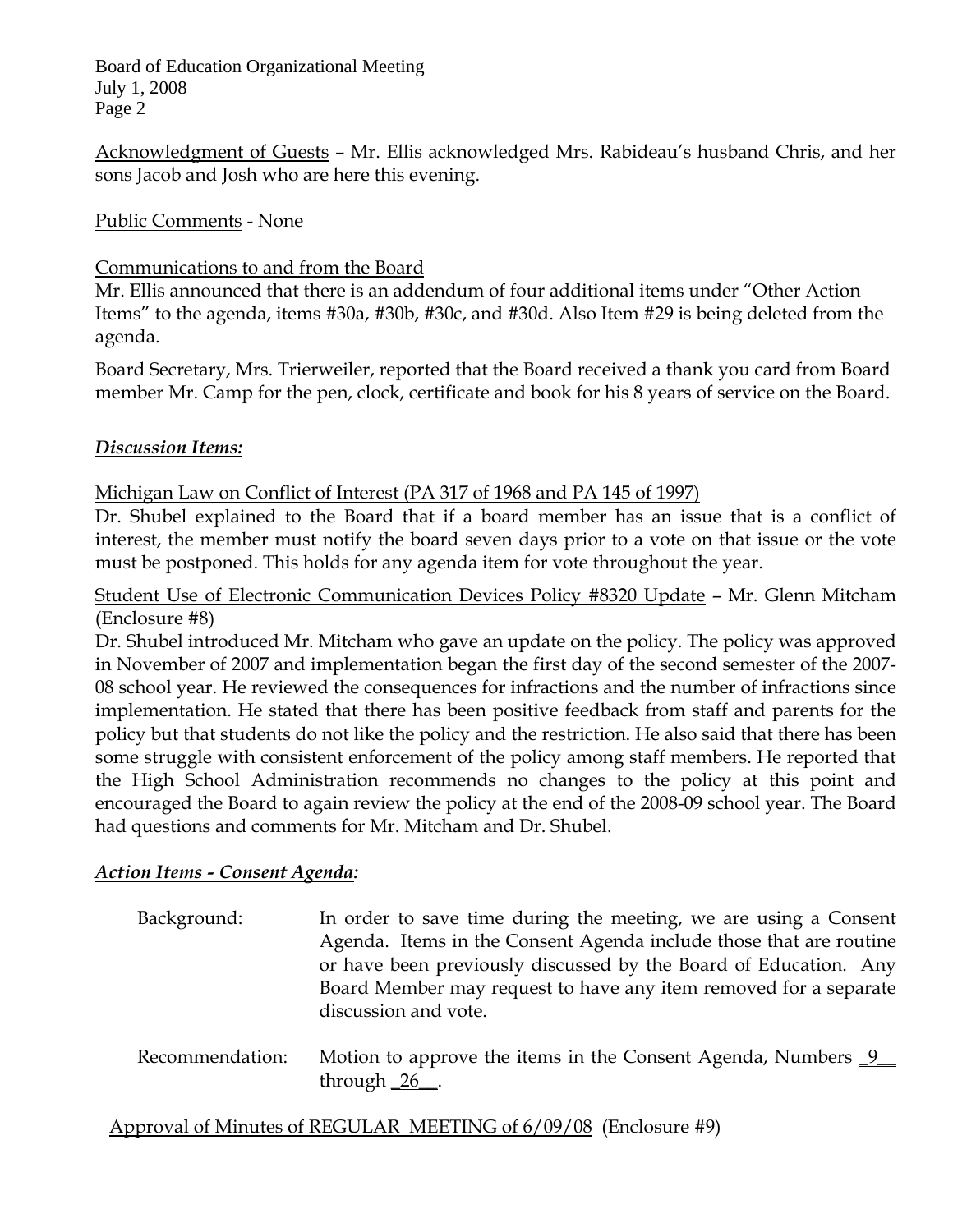## Appointment of Legal Counsel (Enclosure #10)

- Authorize the Superintendent or Assistant Superintendent of Business to Transfer Budget Line Funds (Enclosure #11)
- Designation of Depositories (Enclosure #12)
- Authorize the Superintendent, Assistant Superintendent of Business, and Board Treasurer to Sign Checks (Enclosure #13)
- Authorize the Superintendent of Schools or his/her Designee to Hire, Accept Resignations, Approve Leaves of Absence, and to Terminate Employment for Certificated Staff (Enclosure #14)
- Authorize the Superintendent or Assistant Superintendent of Business to Hire, Accept Resignations, Approve Leaves of Absence, and to Terminate, When Necessary, Support Personnel (Enclosure #15)
- Authorize the Superintendent or Assistant Superintendent of Business to Invest Funds (Enclosure #16)
- Authorize the Superintendent or Assistant Superintendent of Business to Transfer Funds (Enclosure #17)
- Authorize District to Utilize Electronic Transactions of Funds (Enclosure #18)
- Authorize the Superintendent or Assistant Superintendent of Business to Transfer Funds from the General Fund to the Food Service Fund, Athletic Fund or Student Activity Fund, and to Make Fund Modifications as Necessary (Enclosure #19)
- Authorizations for Signatures on Checking Accounts (Enclosure #20)

Appointment of Auditors (Enclosure #21)

Adoption of the Summer Tax Collection (Enclosure #22)

- Background: The Board of Education needs to renew authorization of a summer tax collection.
- Recommendation: Motion to authorize a summer tax collection as presented in Enclosure #22.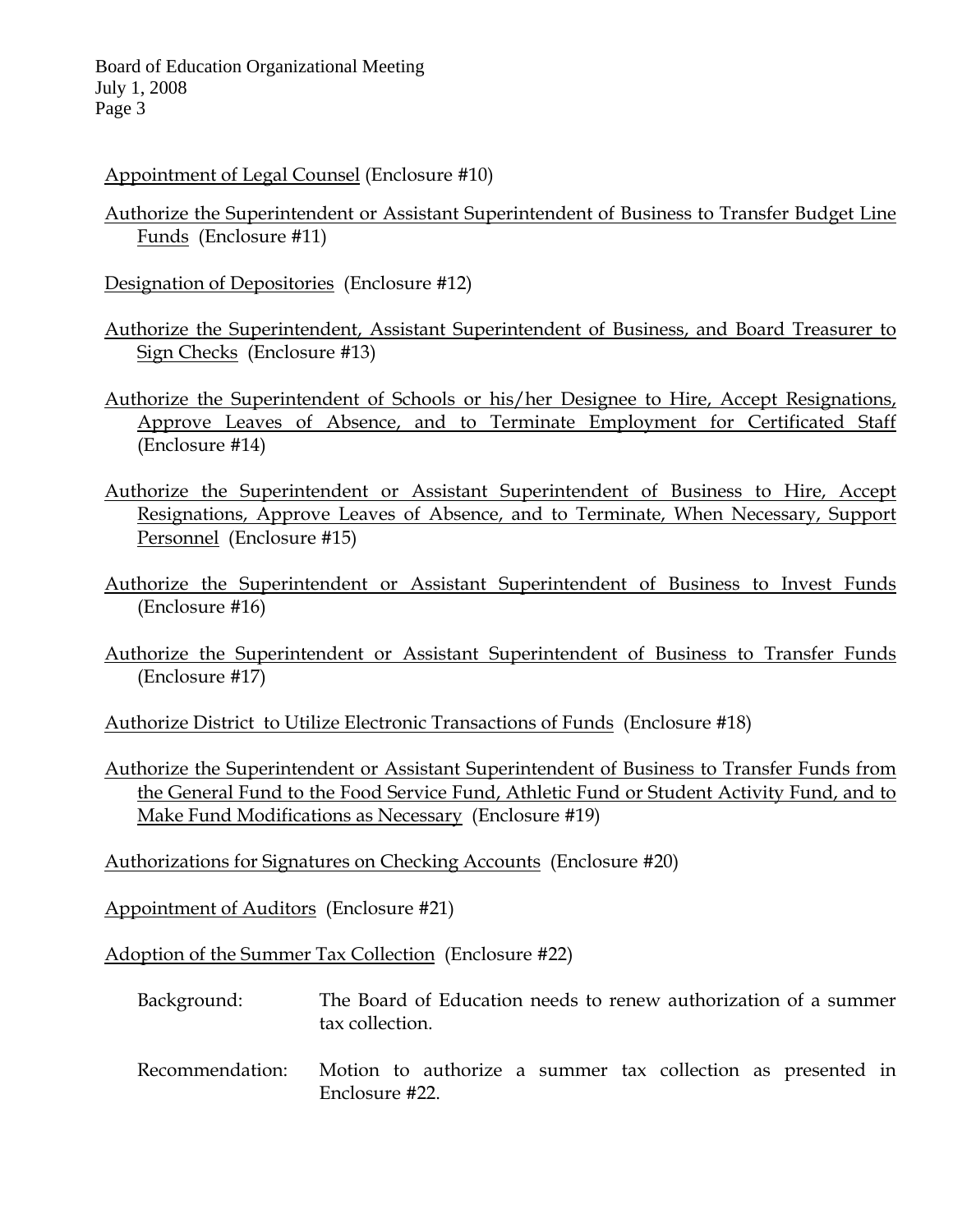# Authorization to Approve Letters of Agreement With EGREA and EGRASE (Enclosure #23)

- Background: The Superintendent and Assistant Superintendent of Business, request that they have authorization to approve Letters of Agreement with EGREA and EGRASE as presented in Enclosure #23.
- Recommendation: Motion to approve the Resolution as listed in Enclosure #23.

Resolution for Membership in Michigan High School Athletic Association (Enclosure #24)

- Background: The Board of Education is asked to approve District Membership in the Michigan High School Athletic Association for the 2008-09 school year.
- Recommendation: Motion to approve the Resolution to voluntarily join the Michigan High School Athletic Association from August 1, 2008, through July 31, 2009.

Approval of Board of Education Memberships and Dues (Enclosure #25)

- Background: The Board asked to have all memberships in organizations reviewed at the Organizational Meeting
- Recommendation: Motion to renew institutional memberships and pay the dues required as listed in Enclosure #25.

 Approval for Board of Education Members to attend any or all MASB, MASA, or KIASB conferences and activities

- Background: Pre-approval is needed to attend MASB, MASA and KIASB conferences, workshops, and activities.
- Recommendation: Motion to approve Board of Education member's attendance at MASB, MASA, and KIASB conferences, workshops, and activities.

Mr. Edison moved to approve Consent Agenda items #9-26. Mrs. Trierweiler seconded the motion. Motion passed 6-0.

## *Other Action Items:*

Official Meeting Dates for the 2008-09 School Year (Enclosure #27)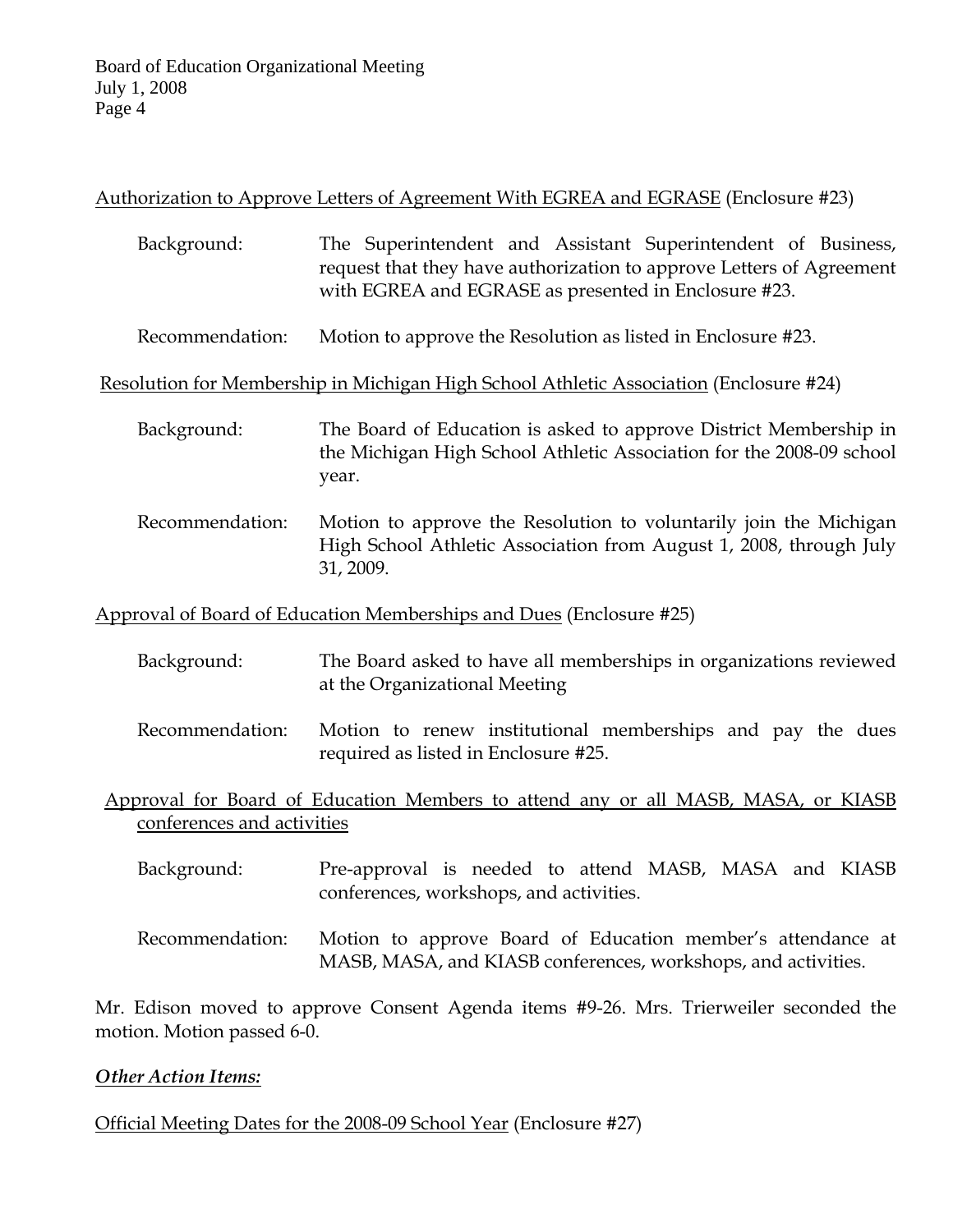Mr. Ellis stated that the only change in the roster is the meeting in November. It has been changed from November 24 to November 17 due to the EGRPS Foundation dinner. Mrs. Ridenour moved to approve Board Meeting dates as listed in the supplemental information. Mrs. Rabideau seconded the motion. Motion passed 6-0.

## Periodicals for the Board of Education

Last year the Board received *Phi Delta Kappan*, *Educational Leadership* (*ASCD)*, *American School Board Journal*, and *Education Week*. The administration would like direction as to the periodicals to be ordered for 2008-09.

Board direction requested. Board members were offered subscriptions to *Phi Delta Kappan, American School Board Journal, Educational Leadership, and Education Week.* Board members are asked to give their forms with their requests to Ms. Thomasma to do the subscribing.

## Approval of Contract to Provide Hot Lunches to William C. Abney Academy (Enclosure #29)

The District, through its food service management company, Chartwells, has placed a bid to provide hot lunches to the William C. Abney Academy for the 2008-09 school year. The addition of this program to our food service operation has been reviewed by the Finance Committee and Superintendent and they recommend acceptance of the contract.

The approval of a contract to provide hot lunches to William C. Abney Academy was removed from the agenda.

# Approval of OK Conference Ballot (Enclosure #30)

The OK Conference is asking that the School board approve a Gender Equity Proposal to be included in the OK Conference Booklet. This proposal would replace the 1995 Gender Equity section in the OK Conference Handbook.

Mrs. Trierweiler moved to approve the Gender Equity proposal as presented in Enclosure #30 to be included in the OK Conference Handbook. Mrs. Ridenour seconded the motion. There was discussion and questions by the Board. Dr. Shubel will check with Mr. Robertson, Athletic Director, regarding putting a policy in place to add sports. Motion passed 6-0.

## Approval of 2006 Bond Technology Equipment Bid (Enclosure #30a)

The 2006 Bond included the upgrading of servers, data storage and network switching in the district. Bids were requested and received. Those bids were reviewed by the Facilities Committee and Superintendent.

Mr. Edison moved to approve bid contracts as presented in enclosure #30a for upgrading of servers, data storage and network switching in the district in the total amount of \$579,468.28, as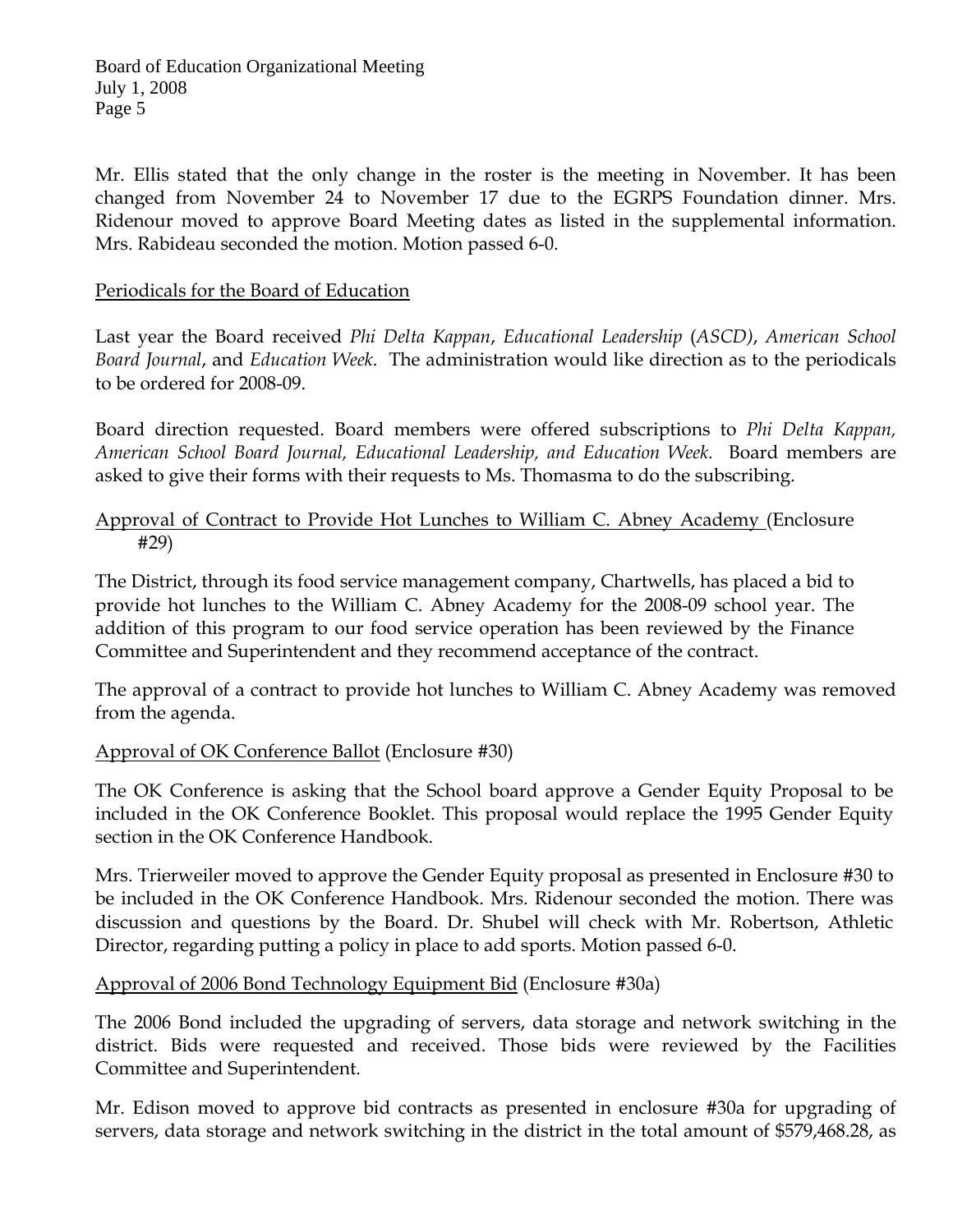recommended by the Facilities Committee and the Superintendent. Mrs. Trierweiler seconded the motion. There was discussion by the Board. Motion passed 6-0.

## Approval of 2008-2009 Non-Union Support Staff and Supervisory Personnel Salaries

The Superintendent recommends and the Personnel Committee supports a 2.25% increase for Non-Union support Staff and Supervisory Personnel for the 2008-2009 school year.

Mrs. Ridenour moved to approve a 2.25% increase for Non-Union Support Staff and Supervisory Personnel as recommended by the Superintendent and supported by the Personnel Committee. Mr. Edison seconded the motion. Motion passed 6-0.

## Approval of the 2008-2009 Administrator Salaries and Contracts (Enclosure #30c)

The Superintendent and the Personnel Committee recommend the salaries and contracts for administrators as presented in Enclosure #30c.

Mrs. Ridenour moved to approve the 2.25% increase in the salary schedule and contracts for administrators as recommended by the Superintendent and the Personnel Committee. Mrs. Trierweiler seconded the motion. Motion passed 6-0.

## Approval of Salary for the Superintendent for 2008-2009 (Enclosure #30d)

The Personnel Committee is recommending contract and salary provisions for the Superintendent per Enclosure #30d.

Mrs. Rabideau moved to approve the contract which includes a 4.2% increase in salary provisions, \$19,000 annuity contribution, vehicle allowance of \$750.00 and 2x salary life insurance for the Superintendent as recommended by the Personnel Committee in Enclosure #30d. Mrs. Ridneour seconded the motion. Motion passed 6-0.

## **Administrative Reports**

## Superintendent

Proposed Superintendent Goals for 2008-2009 (Enclosure #31)

Dr. Shubel reviewed each of the proposed goals and stated that this is a first look at her goals for the year. There was discussion by the Board on the goals listed and suggestions given. Mrs. Trierweiler suggested that an additional goal of finalization of contract negotiations be added. Mr. Ruppert recommended taking the Superintendent Goals up a notch in order for Dr. Shubel to take the district to the next level of success. Mr. Edison suggested that as part of the budget, especially with no certainty of funding from Lansing, that a contingency plan budget be put in place. Dr. Shubel and Mr. Ellis will meet to go over the recommendations and will bring finalized 2008-09 goals to the August meeting for approval.

Assistant Superintendent of Business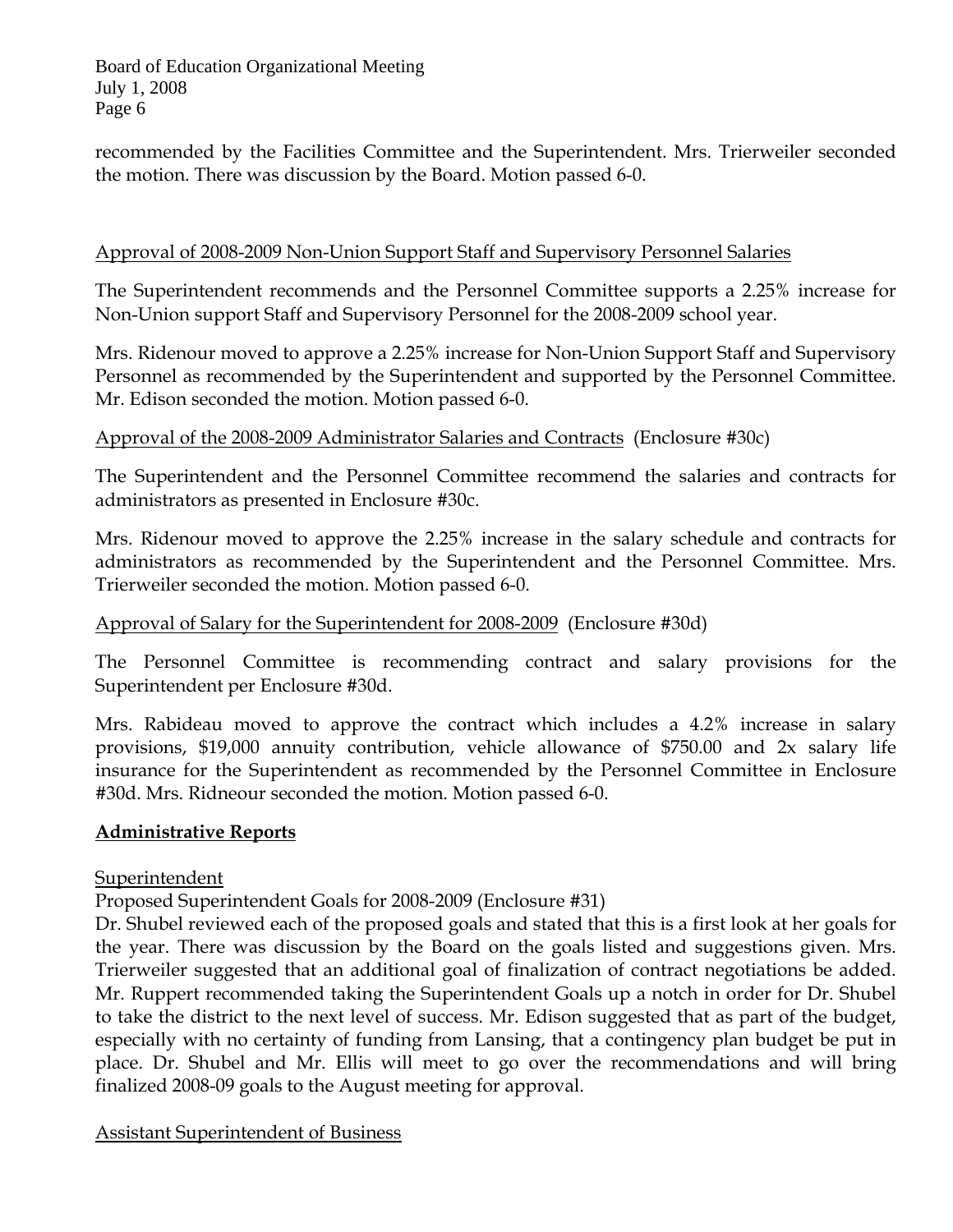Mr. Philipps reported that the state budget is finalized except for K-12 funding. He stated that we are still waiting to find out what funding for schools will be. Currently the EGRPS budget is based on the assumption of funding at \$100/pupil for next year. He noted that the official funding announcement should come by mid to late July, which means we begin our fiscal year without knowing funding for the school year.

Assistant Superintendent of Instruction

Mrs. Glowicki reported on the staff summer learning opportunities of 2008. She stated that over 100 participants were involved in the classes and that all participants displayed a high level of professionalism. She said that all participants expressed excitement about the opportunities of the summer learning program and mentioned that there will be more opportunities for staff learning in August.

# Board of Education Members' Report

Appointments of Representatives to Committees and Organizations

Mr. Ellis asked that Board members indicate to him the areas in which they would like to be in service during the next school year. He stated he would do his best to accommodate everyone. He will send out the appointment information in the next month.

Mr. Ellis also discussed the communication committee and suggested disbanding this committee. When there is communication to be made in the future he is suggesting a couple of Board members get together and work on the communication. At the August meeting he is suggesting that this be on the agenda to disband the committee. There was discussion by the Board and all agreed that the Superintendent and Administration have been excellent over the past year with communications to staff and the community. The Board was in agreement to disband this committee. This request will be on the agenda for the August 2008 Board meeting.

# Adjournment

Mr. Ellis adjourned the meeting at 7:17 p.m.

Respectfully submitted,

Stacy Trierweiler, Secretary East Grand Rapids Public Schools Board of Education